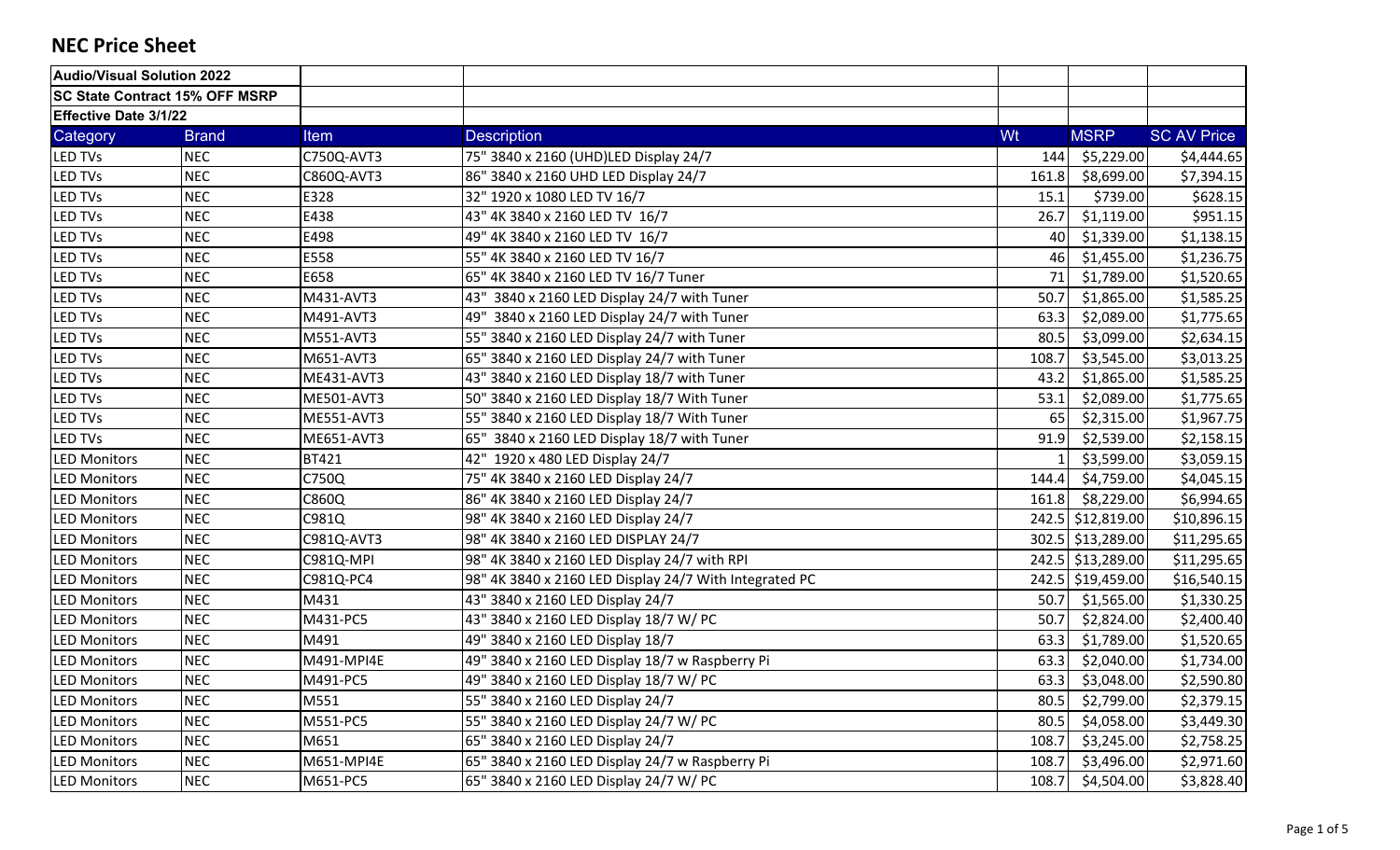| Audio/Visual Solution 2022 |            |                   |                                                              |       |                   |             |
|----------------------------|------------|-------------------|--------------------------------------------------------------|-------|-------------------|-------------|
| <b>LED Monitors</b>        | <b>NEC</b> | MA431             | 43" 3840 x 2160 LED Display 24/7                             | 52.9  | \$1,789.00        | \$1,520.65  |
| <b>LED Monitors</b>        | <b>NEC</b> | MA431-MPI4E       | 43" 3840 x 2160 LED Display 24/7 w/ RPi SoC and Media Player | 52.9  | \$2,040.00        | \$1,734.00  |
| <b>LED Monitors</b>        | <b>NEC</b> | MA431-PC5         | 43" 3840 x 2160 LED Display 24/7 W/ PC                       | 52.9  | \$3,048.00        | \$2,590.80  |
| <b>LED Monitors</b>        | <b>NEC</b> | MA491             | 49" 3840 x 2160 LED Display 24/7                             | 65.7  | \$2,239.00        | \$1,903.15  |
| <b>LED Monitors</b>        | <b>NEC</b> | MA491-PC5         | 49" 3840 x 2160 LED Display 24/7 W/ PC                       | 65.7  | \$3,498.00        | \$2,973.30  |
| <b>LED Monitors</b>        | <b>NEC</b> | MA551-PC5         | 55" 3840 x 2160 LED Display 24/7 w/ PC                       | 65    | \$4,504.00        | \$3,828.40  |
| <b>LED Monitors</b>        | <b>NEC</b> | ME431             | 43" 3840 x 2160 LED Display 18/7                             | 43.2  | \$1,565.00        | \$1,330.25  |
| <b>LED Monitors</b>        | <b>NEC</b> | ME431-PC5         | 43" 3840 x 2160 LED Display 18/7 W/ PC                       | 50.7  | \$2,824.00        | \$2,400.40  |
| <b>LED Monitors</b>        | <b>NEC</b> | ME501             | 50" 3840 x 2160 LED Display 18/7                             | 53.1  | \$1,789.00        | \$1,520.65  |
| <b>LED Monitors</b>        | <b>NEC</b> | ME501-PC5         | 50" 3840 x 2160 LED Display 18/7 W/ PC                       | 53.1  | \$3,048.00        | \$2,590.80  |
| <b>LED Monitors</b>        | <b>NEC</b> | ME551             | 55" 3840 x 2160 LED Display 18/7                             | 61    | \$2,015.00        | \$1,712.75  |
| <b>LED Monitors</b>        | <b>NEC</b> | ME551-MPI4E       | 55" 3840 x 2160 LED Display 18/7 W Media Player              | 61    | \$2,266.00        | \$1,926.10  |
| <b>LED Monitors</b>        | <b>NEC</b> | <b>ME551-PC5</b>  | 55" 3840 x 2160 LED Display 18/7 W/ PC                       | 56.3  | \$3,274.00        | \$2,782.90  |
| <b>LED Monitors</b>        | <b>NEC</b> | ME651             | 65" 3840 x 2160 LED Display 18/7                             | 91.9  | \$2,239.00        | \$1,903.15  |
| <b>LED Monitors</b>        | <b>NEC</b> | ME651-MPI4E       | 65" 3840 x 2160 LED Display 18/7 W/ Media Player             | 91.9  | \$2,490.00        | \$2,116.50  |
| <b>LED Monitors</b>        | <b>NEC</b> | ME651-PC5         | 65" 3840 x 2160 LED Display 18/7 W/ PC                       | 91.9  | \$3,498.00        | \$2,973.30  |
| <b>LED Monitors</b>        | <b>NEC</b> | P435              | 43" 3840 x 2160 LED Display 24/7                             | 52.9  | \$2,239.00        | \$1,903.15  |
| <b>LED Monitors</b>        | <b>NEC</b> | P435-PC5          | 43" 3840 x 2160 LED Display 24/7                             | 52.9  | \$3,498.00        | \$2,973.30  |
| <b>LED Monitors</b>        | <b>NEC</b> | P495              | 49" 3840 x 2160 LED Display 24/7                             | 65.7  | \$2,689.00        | \$2,285.65  |
| <b>LED Monitors</b>        | <b>NEC</b> | P495-PC5          | 49" 3840 x 2160 LED Display 24/7 w/ PC                       | 65.7  | \$3,948.00        | \$3,355.80  |
| <b>LED Monitors</b>        | <b>NEC</b> | P555              | 55" 3840 x 2160 LED Display 24/7                             | 54.2  | \$4,479.00        | \$3,807.15  |
| <b>LED Monitors</b>        | <b>NEC</b> | <b>P555-MPI4E</b> | 55" 3840 X 2160 UHD LED DISPLAY 24/7 RASPBERRY PIE           |       | \$4,730.00        | \$4,020.50  |
| <b>LED Monitors</b>        | <b>NEC</b> | <b>P555-PC5</b>   | 55" 1920 x 1080 LED Display 24/7 w PC                        | 65    | \$5,738.00        | \$4,877.30  |
| <b>LED Monitors</b>        | <b>NEC</b> | $V323-3$          | 32" 1920 x 1080 LED Display 24/7                             | 25    | \$1,253.00        | \$1,065.05  |
| <b>LED Monitors</b>        | <b>NEC</b> | V404              | 40" 1920 x 1080 LED Display 24/7                             | 39    | \$1,032.00        | \$877.20    |
| <b>LED Monitors</b>        | <b>NEC</b> | V554-R            | 55" 1920 x 1080 LED Display 24/7                             | 72.8  | \$2,749.00        | \$2,336.65  |
| <b>LED Monitors</b>        | <b>NEC</b> | V754Q             | 75" 4K 3840 x 2160 LED Display 24/7                          | 144.4 | \$6,439.00        | \$5,473.15  |
| <b>LED Monitors</b>        | <b>NEC</b> | V754Q-AVT3        | 75" 4K 3840 x 2160 LED TV 24/7                               | 144.4 | \$6,909.00        | \$5,872.65  |
| <b>LED Monitors</b>        | <b>NEC</b> | V754Q-PC4         | 75" 4K 3840 x 2160 LED Display 24/7 With Integrated Computer |       | 144.4 \$10,899.00 | \$9,264.15  |
| <b>LED Monitors</b>        | <b>NEC</b> | <b>V864Q</b>      | 86" 4K 3840 x 2160 LED Display 24/7                          |       | 161.8 \$10,079.00 | \$8,567.15  |
| <b>LED Monitors</b>        | <b>NEC</b> | V864Q-AVT3        | 86" 4K 3840 x 2160 LED TV 24/7                               |       | 161.8 \$10,549.00 | \$8,966.65  |
| <b>LED Monitors</b>        | <b>NEC</b> | V864Q-PC4         | 86" 4K 3840 x 2160 LED Display 24/7 With Integrated Computer |       | 161.8 \$15,765.00 | \$13,400.25 |
| <b>LED Monitors</b>        | <b>NEC</b> | V984Q             | 98" 4K 3840 x 2160 LED Display 24/7                          |       | 242.5 \$18,645.00 | \$15,848.25 |
| <b>LED Monitors</b>        | <b>NEC</b> | V984Q-AVT3        | 98" 4K 3840 x 2160 LED TV 24/7                               |       | 256 \$19,115.00   | \$16,247.75 |
| <b>LED Monitors</b>        | <b>NEC</b> | V984Q-PC4         | 98" 4K 3840 x 2160 LED Display 24/7 With Integrated Computer |       | 242.5 \$27,249.00 | \$23,161.65 |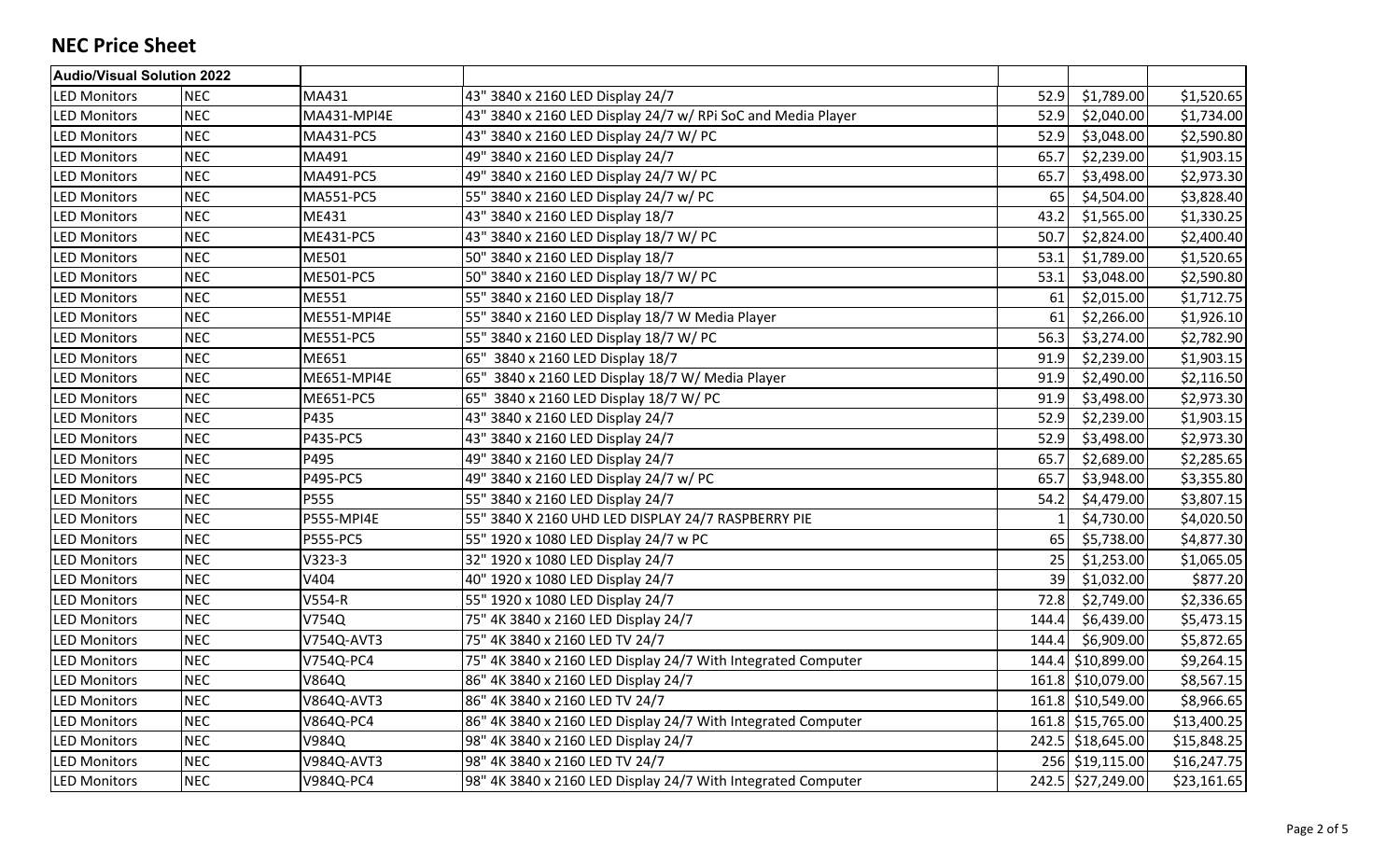| <b>Audio/Visual Solution 2022</b> |            |                 |                                                              |       |                    |             |
|-----------------------------------|------------|-----------------|--------------------------------------------------------------|-------|--------------------|-------------|
| Video Walls                       | <b>NEC</b> | <b>UN492VS</b>  | 49" 1920 x 1080 LED Display 24/7                             | 75    | \$3,349.00         | \$2,846.65  |
| Video Walls                       | <b>NEC</b> | <b>UN552</b>    | 55" FHD 1920 x 1080 LED Display 24/7                         |       | 83.8 \$10,525.00   | \$8,946.25  |
| Video Walls                       | <b>NEC</b> | <b>UN552S</b>   | 55" FHD 1920 x 1080 LED Display 24/7                         |       | 82 \$11,199.00     | \$9,519.15  |
| Video Walls                       | <b>NEC</b> | UN552S-TMX4P    | Qty 4 55" FHD 1920 x 1080 LED Video Wall 24/7                |       | 466.4 \$40,655.00  | \$34,556.75 |
| Video Walls                       | <b>NEC</b> | UN552S-TMX9P    | Qty 9 55" FHD 1920 x 1080 LED Video Wall 24/7                |       | 1138.5 \$94,079.00 | \$79,967.15 |
| Video Walls                       | <b>NEC</b> | UN552-TMX4P     | Qty 4 - UN552 bundled                                        |       | 466.4 \$40,655.00  | \$34,556.75 |
| Video Walls                       | <b>NEC</b> | UN552-TMX9P     | Qty 9 - UN552 bundled                                        | 512.1 | \$94,079.00        | \$79,967.15 |
| Video Walls                       | <b>NEC</b> | <b>UN552V</b>   | 55" FHD 1920 x 1080 LED Display 24/7                         | 83.8  | \$7,839.00         | \$6,663.15  |
| Video Walls                       | <b>NEC</b> | <b>UN552VS</b>  | 55" FHD 1920 x 1080 LED Display 24/7                         | 83    | \$8,399.00         | \$7,139.15  |
| Video Walls                       | <b>NEC</b> | UN552VS-TMX4P   | Qty 4 55" FHD 1920 x 1080 LED Video Wall 24/7                |       | 466.4 \$33,599.00  | \$28,559.15 |
| Video Walls                       | <b>NEC</b> | UN552VS-TMX9P   | Qty 9 55" FHD 1920 x 1080 LED Video Wall 24/7                |       | 1138.5 \$72,575.00 | \$61,688.75 |
| Video Walls                       | <b>NEC</b> | UN552V-TMX4P    | Qty 4 - UN552V bundled                                       |       | 546 \$37,365.00    | \$31,760.25 |
| Video Walls                       | <b>NEC</b> | UN552V-TMX9P    | Qty 9 - UN552V bundled                                       |       | 466.4 \$84,069.00  | \$71,458.65 |
| <b>Desktop Monitors</b>           | <b>NEC</b> | AS173M-BK       | 17" LED Backlit 1280 X 1024 LCD monitor,                     | 10    | \$184.00           | \$156.40    |
| <b>Desktop Monitors</b>           | <b>NEC</b> | AS194MI-BK      | 19" 1280 x 1024 LCD Monitor 8/7                              | 12    | \$221.00           | \$187.85    |
| <b>Desktop Monitors</b>           | <b>NEC</b> | AS221F-BK       | AccuSync AS221F-BK, 21.5" Widescreen LED Backlit LCD monitor | 13    | \$212.00           | \$180.20    |
| <b>Desktop Monitors</b>           | <b>NEC</b> | AS241F-BK       | 23.8" Widescreen LED Backlit LCD monitor                     | 12.8  | \$245.00           | \$208.25    |
| <b>Desktop Monitors</b>           | <b>NEC</b> | AS271F-BK       | 27" IPS Widescreen LED Backlit LCD monitor                   | 12.8  | \$312.00           | \$265.20    |
| <b>Desktop Monitors</b>           | <b>NEC</b> | <b>E172M-BK</b> | 17" 1280 x 1024 LED Monitor 8/7                              | 13.2  | \$209.00           | \$177.65    |
| <b>Desktop Monitors</b>           | <b>NEC</b> | <b>E221N-BK</b> | 22" 1920 x 1080 LED Monitor 8/7                              | 10    | \$279.00           | \$237.15    |
| <b>Desktop Monitors</b>           | <b>NEC</b> | <b>E242N-BK</b> | 24" 1920 x 1080 LED Monitor 8/7                              | 28    | \$335.00           | \$284.75    |
| <b>Desktop Monitors</b>           | <b>NEC</b> | <b>E243F-BK</b> | 23.8 1920 x 1080 LED Monitor 8/7                             | 28    | \$379.00           | \$322.15    |
| <b>Desktop Monitors</b>           | <b>NEC</b> | <b>E271N-BK</b> | 27" 1920 x 1080 LED Monitor 8/7                              | 23.8  | \$395.00           | \$335.75    |
| <b>Desktop Monitors</b>           | <b>NEC</b> | E273F-BK        | 27" 1920 X 1080 IPS LED DESKTOP MONITOR                      | 24    | \$425.00           | \$361.25    |
| <b>Desktop Monitors</b>           | <b>NEC</b> | EA193MI-BK      | 19" 1280 x 1024 LED Monitor 8/7                              | 15.9  | \$285.00           | \$242.25    |
| <b>Desktop Monitors</b>           | <b>NEC</b> | EA224WMI-BK     | 22" 1920 x 1080 LED Monitor 8/7                              | 16.5  | \$295.00           | \$250.75    |
| <b>Desktop Monitors</b>           | <b>NEC</b> | EA231WU-BK      | 23" 1920 x 1200 LED Monitor 8/7                              | 15.9  | \$309.00           | \$262.65    |
| <b>Desktop Monitors</b>           | <b>NEC</b> | EA241F-BK       | 24" 1920x1200 LCD Desktop Monitor with 8/7 Ooperation        | 17    | \$369.00           | \$313.65    |
| <b>Desktop Monitors</b>           | <b>NEC</b> | EA241F-BK-SV    | 24" 1920x1200 LCD IPS Desktop Monitor with 8/7 Ooperation    | 17    | \$549.00           | \$466.65    |
| <b>Desktop Monitors</b>           | <b>NEC</b> | EA242F-BK       | 24" 1920x1200 LCD Desktop Monitor with 8/7 Ooperation        | 17    | \$390.00           | \$331.50    |
| <b>Desktop Monitors</b>           | <b>NEC</b> | EA245WMI-BK     | 24" 1920 x 1200 LED Monitor 8/7                              | 17    | \$530.00           | \$450.50    |
| <b>Desktop Monitors</b>           | <b>NEC</b> | EA245WMI-BK-SV  | 24" 1920 x 1200 LED Monitor 8/7                              | 18    | \$739.00           | \$628.15    |
| <b>Desktop Monitors</b>           | <b>NEC</b> | EA271F-BK       | 27" 1920 x 1080 LED Monitor 8/7                              | 22    | \$555.00           | \$471.75    |
| <b>Desktop Monitors</b>           | <b>NEC</b> | EA271Q-BK       | 27" 2560 x 1440 LED Monitor 8/7                              | 28.5  | \$765.00           | \$650.25    |
| <b>Desktop Monitors</b>           | <b>NEC</b> | EA271Q-BK-SV    | 27" 2560 x 1440 IPS LED Monitor 8/7                          | 28.5  | \$949.00           | \$806.65    |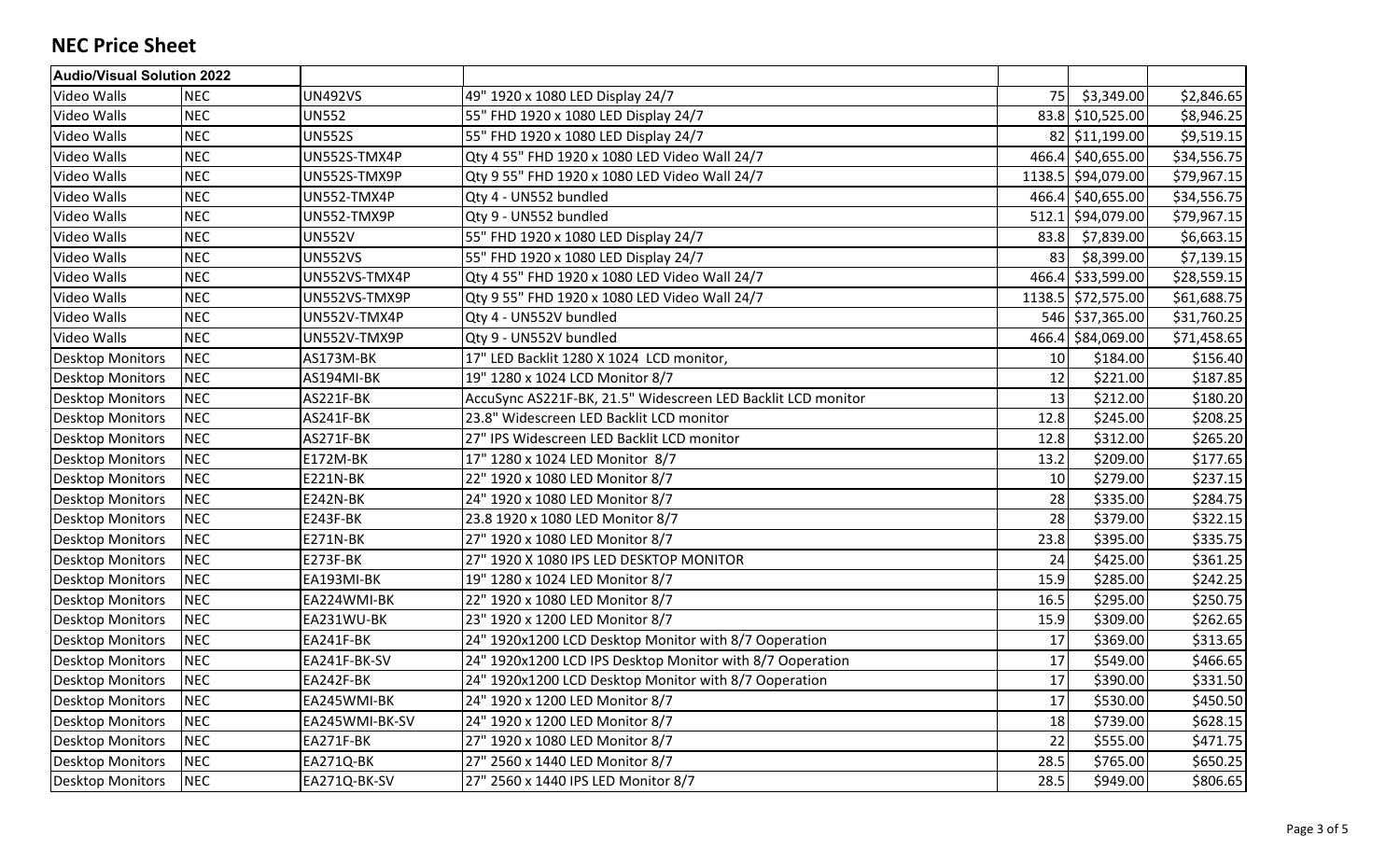| <b>Audio/Visual Solution 2022</b>     |                  |                                                                       |               |            |            |
|---------------------------------------|------------------|-----------------------------------------------------------------------|---------------|------------|------------|
| <b>NEC</b><br><b>Desktop Monitors</b> | EA271U-BK        | 27" 4K 3840 x 2160 LED Monitor 8/7                                    | 26            | \$859.00   | \$730.15   |
| <b>NEC</b><br><b>Desktop Monitors</b> | EA271U-BK-SV     | 27" 4K 3840 x 2160 LED Monitor 8/7                                    | 26            | \$1,169.00 | \$993.65   |
| <b>NEC</b><br><b>Desktop Monitors</b> | EA272F-BK        | 27" HD 1920 x 1080 LED Monitor 8/7                                    | 26            | \$559.00   | \$475.15   |
| <b>NEC</b><br><b>Desktop Monitors</b> | EA272F-BK-SV     | 27" 1080P IPS Desktop Monitor                                         |               | \$769.00   | \$653.65   |
| <b>NEC</b><br><b>Desktop Monitors</b> | EA295WMI-BK      | 29" 2560 x 1050 LED Monitor 8/7                                       | 22            | \$649.00   | \$551.65   |
| <b>NEC</b><br><b>Desktop Monitors</b> | EX241UN-BK       | 24" 1920 x 1080 LED Monitor 8/7                                       | 21            | \$499.00   | \$424.15   |
| <b>NEC</b><br><b>Desktop Monitors</b> | EX241UN-BK-SV    | 24" 1920 x 1080 LED Monitor 8/7                                       | $\mathbf{1}$  | \$709.00   | \$602.65   |
| <b>NEC</b><br><b>Desktop Monitors</b> | EX241UN-H-BK     | 24" 1920 x 1080 LED Monitor 8/7                                       | 12            | \$499.00   | \$424.15   |
| <b>NEC</b><br><b>Desktop Monitors</b> | EX241UN-TMX6G    | 24" 1920 x 1080 LED Monitor 8/7 x 6 pcs Bundled                       |               | \$3,499.00 | \$2,974.15 |
| <b>NEC</b><br><b>Desktop Monitors</b> | P243W-BK-SV      | 24" 1920 x 1200 LED Monitor 18/7                                      | 20            | \$1,169.00 | \$993.65   |
| <b>NEC</b><br><b>Desktop Monitors</b> | <b>PA243W</b>    | 24" 1920 x 1200 LED Monitor 8/7                                       | 29.4          | \$829.00   | \$704.65   |
| <b>NEC</b><br><b>Desktop Monitors</b> | <b>PA243W-SV</b> | 24" 1920 x 1200 LED Monitor 8/7                                       | $\mathbf 1$   | \$529.00   | \$449.65   |
| Pro Display Speakers NEC              | SOUNDBAR90       | Speaker Bar white compatible w/ 19"/20" 1"/21.3" 90 Series            | 1.8           | \$64.99    | \$55.24    |
| Pro Display Speakers NEC              | SP-4046PV        | External speaker attachment                                           | $\mathcal{P}$ | \$179.00   | \$152.15   |
| Pro Display Speakers NEC              | SP-4615          | Speakers for LCD4615                                                  | 8.14          | \$179.00   | \$152.15   |
| Pro Display Speakers NEC              | SP-RM2           | External speaker for X401S                                            | 1.98          | \$179.00   | \$152.15   |
| Pro Display PC ModuNEC                | OPS-PCAEQ-PH     | OPS Computer with AMD eTrinity Processor, Windows 8.1 Professional    |               | \$1,269.00 | \$1,078.65 |
| Pro Display PC ModuNEC                | OPS-TI7W-PS      | OPS PC with Intel Whiskeylake i7-8665U, 1.9GHz Quad-Core CPU          |               | \$2,799.00 | \$2,379.15 |
| Pro Display PC ModuNEC                | OPS-TM01-BND     | ATSC/NTSC tuner bundle designed for NEC displays with OPS slot        | 3             | \$299.00   | \$254.15   |
| Pro Display PC ModuNEC                | RPI3CM-IF        | Raspberry Pi Compute Module and IF board bundle                       |               | \$132.00   | \$112.20   |
| Pro Display Input CarNEC              | SB-01HC          | Internal OPS card that provides SD/HD-SDI loop w/o using addt'l space |               | \$1,199.00 | \$1,019.15 |
| Pro Display Input Ca NEC              | SB-04HC          | Internal OPS card for V, P, X series display and PX700w/PX750U/PX800X | 1.21          | \$1,537.00 | \$1,306.45 |
| Pro Display Input CarNEC              | SB-07BC          | <b>HDBaseT OPS Receiver Module</b>                                    |               | \$279.00   | \$237.15   |
| Pro Display Input CarNEC              | SB-09HC          | QUAD 3G SDI OPS interface card with full 4K/60Hz support.             |               | \$2,224.00 | \$1,890.40 |
| Table Stands & Feet NEC               | ST-322           | Stand for V322 and X401S                                              |               | \$95.00    | \$80.75    |
| Table Stands & Feet NEC               | <b>ST-32E</b>    | Table Top Stand for E325                                              | 2.6           | \$70.00    | \$59.50    |
| Table Stands & Feet NEC               | ST-401           | Optional table top stand for Vxx4 and Pxx4 products                   | 5.8           | \$75.00    | \$63.75    |
| Table Stands & Feet NEC               | ST-4020          | Stand for all verisions LCD4020, LCD4215, P401                        | 1.78          | \$99.99    | \$84.99    |
| Table Stands & Feet NEC               | <b>ST-43E</b>    | Stand for E436                                                        |               | \$43.00    | \$36.55    |
| Table Stands & Feet NEC               | ST-4620          | Stand for all verisions LCD4620, X461UN, X461HB, P461                 | 1.78          | \$99.99    | \$84.99    |
| Table Stands & Feet NEC               | ST-5220          | Stand for LCD5220                                                     | 7.94          | \$124.99   | \$106.24   |
| Table Stands & Feet NEC               | ST-651           | Stand for the V651 and V651-AVT                                       |               | \$139.99   | \$118.99   |
| Table Stands & Feet NEC               | <b>ST-65E</b>    | Optional Table Top Stand for the E655                                 | 10.8          | \$108.00   | \$91.80    |
| Table Stands & Feet NEC               | ST-65E2          | Tabletop stand for the E656                                           |               | \$159.00   | \$135.15   |
| Table Stands & Feet NEC               | ST-65E3          | Tabletop stand for the E657Q                                          |               | \$48.00    | \$40.80    |